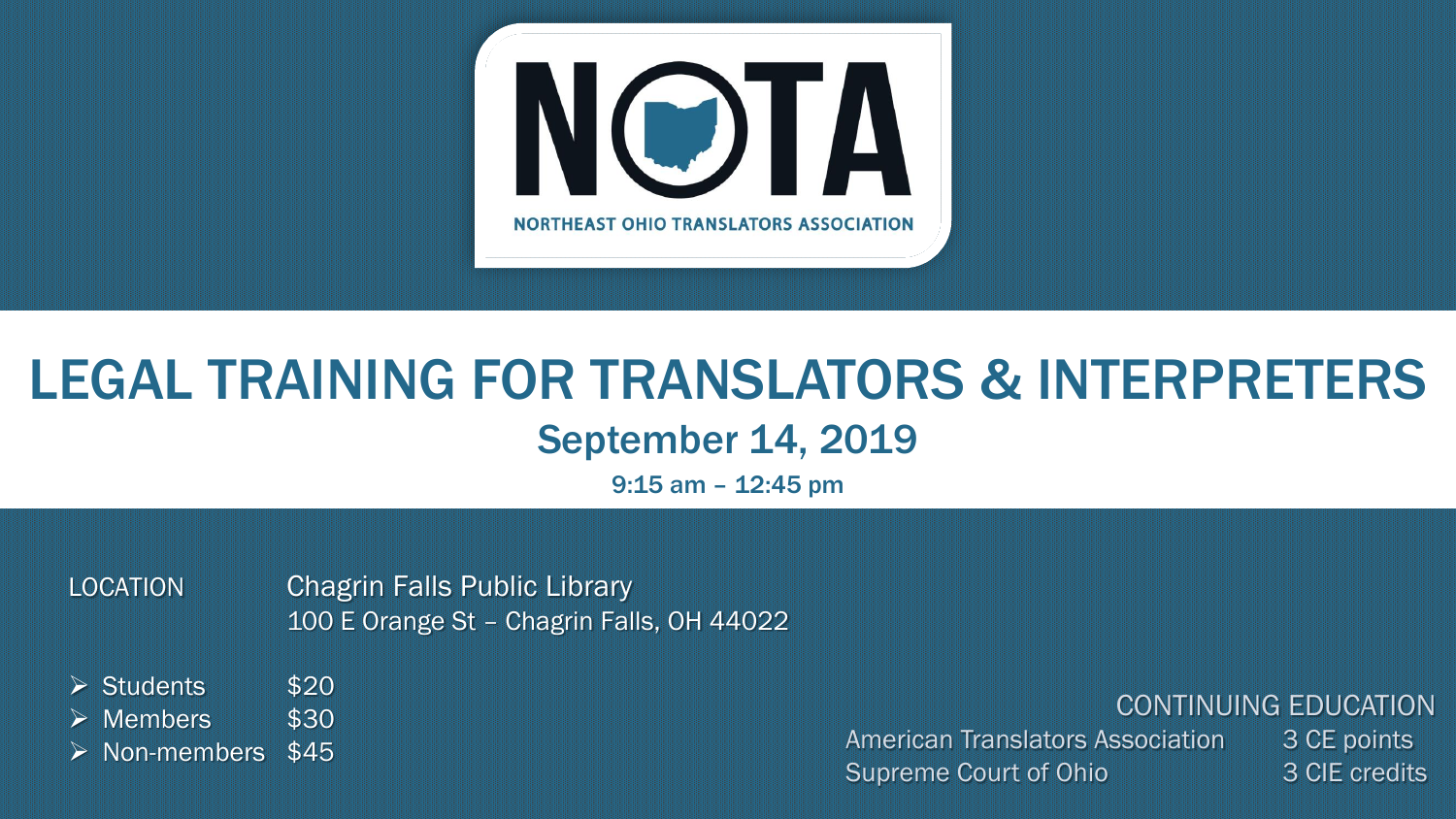## *ABOUT THE TRAINING*

#### **PART | (1.5 HR)** LEGAL TERMS IN U.S. ENGLISH PRESENTED BY CINDY HAZELTON

In this presentation, the speaker will first discuss the two major legal systems in the world (Common Law and Civil Law) and explain why these different systems can be problematic for legal translators. She will then describe the two categories of U.S. law (criminal and civil) and present the defining characteristics of each category. The majority of the presentation will deal with the most commonly used legal terminology in the areas of U.S. criminal and civil law. Attendees will be given the definitions of each legal term, as well as an example of how the term would be used in a document.

#### PART  $I$  (1.5 HR) OVERVIEW OF IMMIGRATION POLICIES AND PROCEDURES PRESENTED BY OLGA SHOSTACHUK

As a majority of immigrants and non-immigrants entering the United States are fleeing armed conflicts, war, human rights violations, unrest and financial instability in their countries , or are simply looking for a better life, it is increasingly important that interpreters and translators be familiar with the immigration process and the linguistic complexity it carries if they plan on interpreting or already interpret in immigration settings. In this session, the speaker will provide a brief, yet comprehensive, overview of the immigration proceedings, including interviews, court hearings, and appeals. The participants will learn about the types of entrance documents available and the stages of and relief in removal proceedings. As the participants dive into the intricate world of immigration policies and procedures, they will have an opportunity to practice their consecutive, simultaneous, and sight translation techniques using real-world content and scenarios from various immigration settings. A comprehensive list of resources and glossaries will be provided.

#### [Language neutral]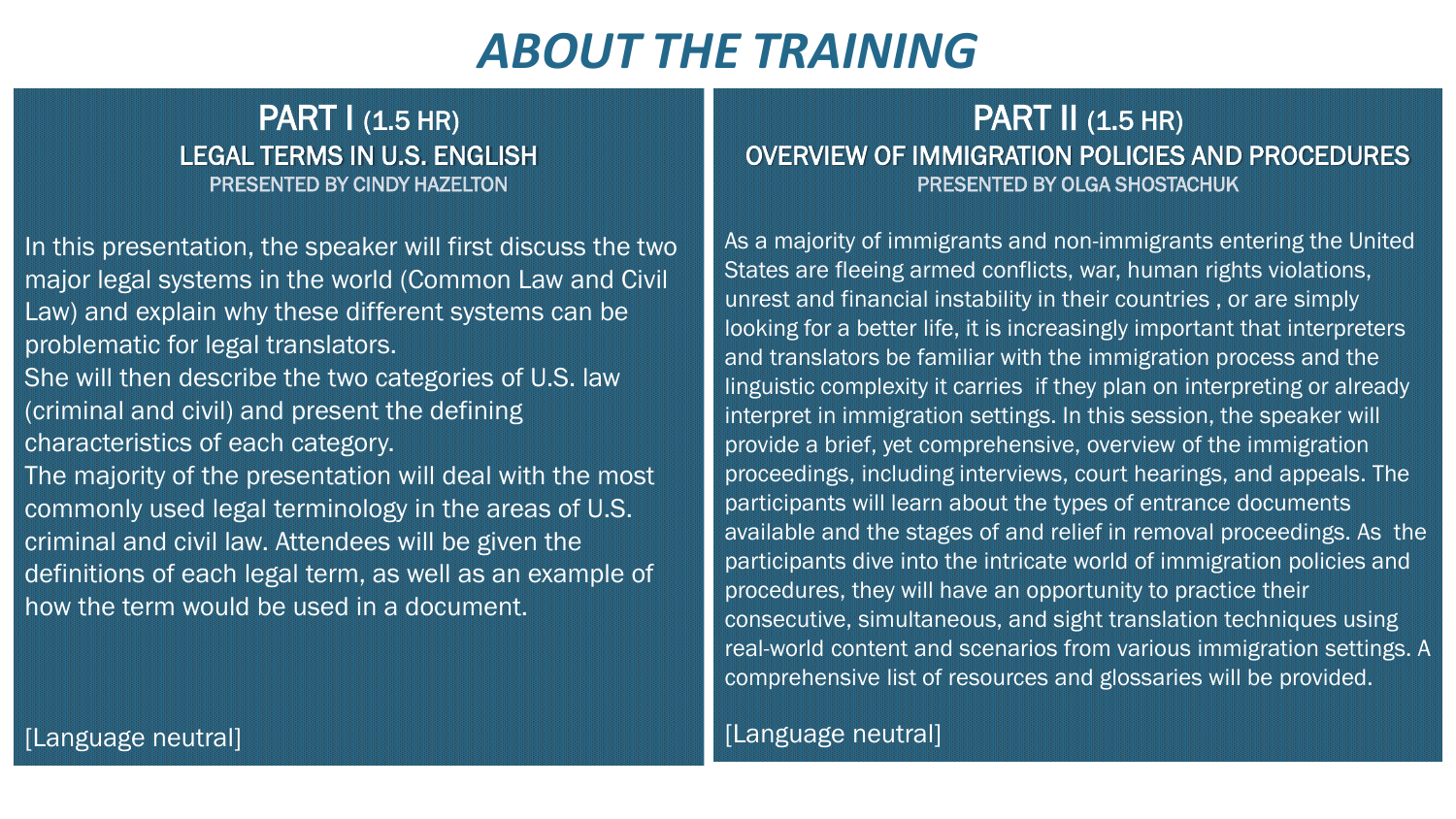### *ABOUT THE SPEAKERS*

### CINDY HAZELTON

Cindy has a law degree from the University of Akron and is a licensed attorney. She also holds a Master's Degree in French from Middlebury College and a Master's Degree in Translation from Kent State University. Cindy worked in Paris in the translation departments of Ernst & Young and the French Ministry of Justice.

She is a freelance legal translator and teaches the French Legal, Commercial and Diplomatic Course in the M.A. program at Kent State. She is currently co-designing Kent's new online Legal and Commercial Translation course. Cindy is a member of NOTA, the French-American Bar Association, and the French-American Chamber of Commerce.

Cindy Hazelton lives and works in Pepper Pike, Ohio.



### OLGA SHOSTACHUK

Olga is a PhD Candidate in Translation Studies at Kent State University, Kent, OH, where she previously completed her M.A. in Translation degree. She also holds an M.A. in Education and Linguistics from Lviv National University in Ukraine and a paralegal degree from the Academy of Court Reporting in Cleveland, Ohio. Ms. Shostachuk served as the Vice Chapter Chair for Ohio IMIA and currently is a Ukrainian into English grader for the American Translators Association and New York University, and a Ukrainian editor for SlavFile, the newsletter of Slavic Languages Division of the ATA. Ms. Shostachuk is a frequent presenter and trainer on the topics pertaining to translation and interpreting in the immigration arena at various domestic and

international conferences, such as ATA, NAJIT, MATI, NOTIS, etc., and has been actively involved in the language industry, working as a translator, editor, proofreader, and interpreter, specializing in the legal and medical fields. Her research focuses on legal and medical translation, trauma-informed translation and interpreting, psycholinguistics, localization, pedagogy, and assessment.